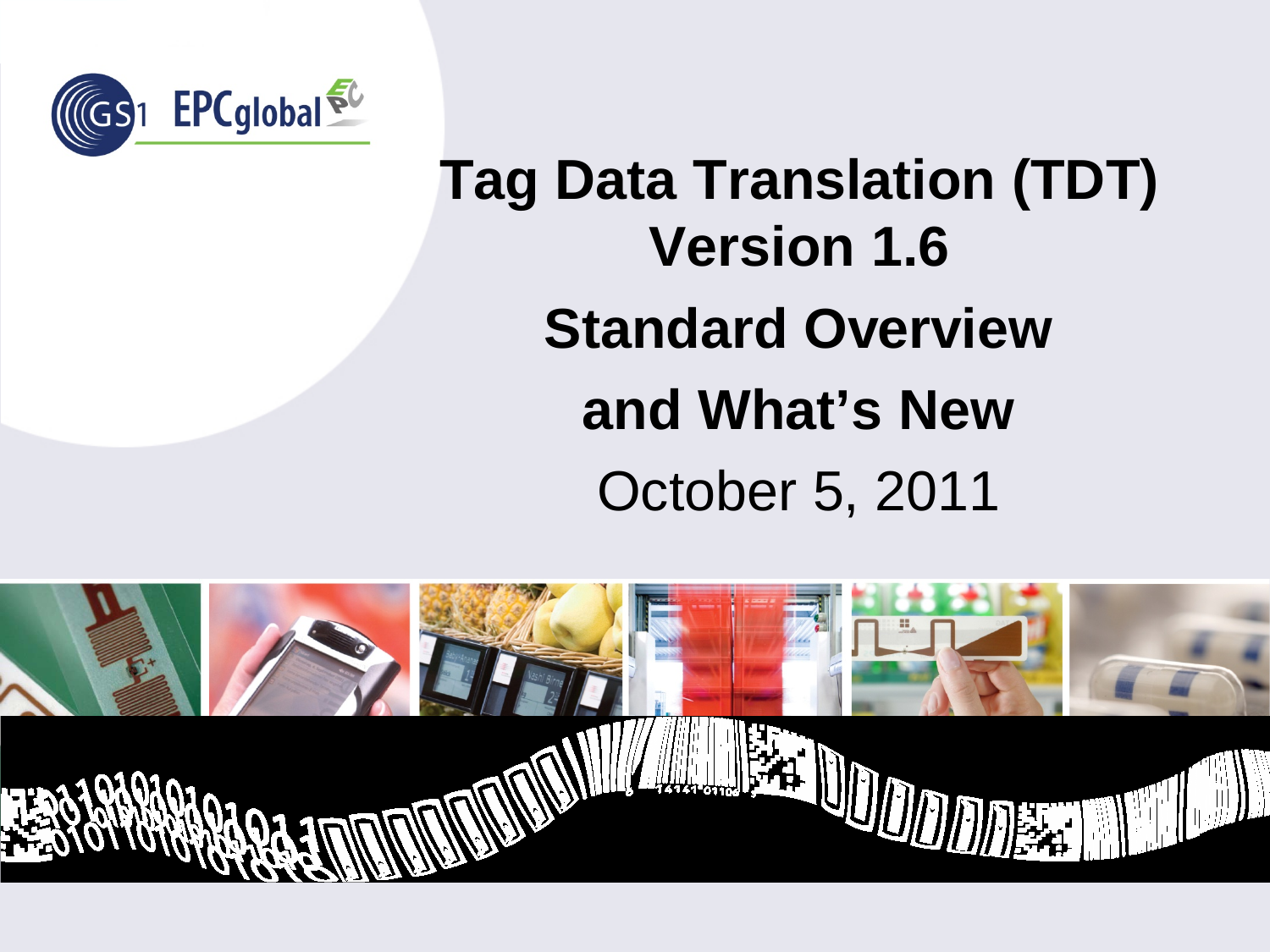## **Why is Tag Data Translation important?**  $\sqrt{G}S$ 1

- Visibility depends on knowing what you are looking at!
- GS1 Keys are a widely used foundation for the answer
- GS1 Keys can be carried in bar codes, tags, EDI messages, albeit using a variety of encoding formats.





**sGTIN**



**SSCC**



**GIAI**



**GLN + Extension** 



**GRAI**



**GDTI**

©2011 GS1 EPCglobal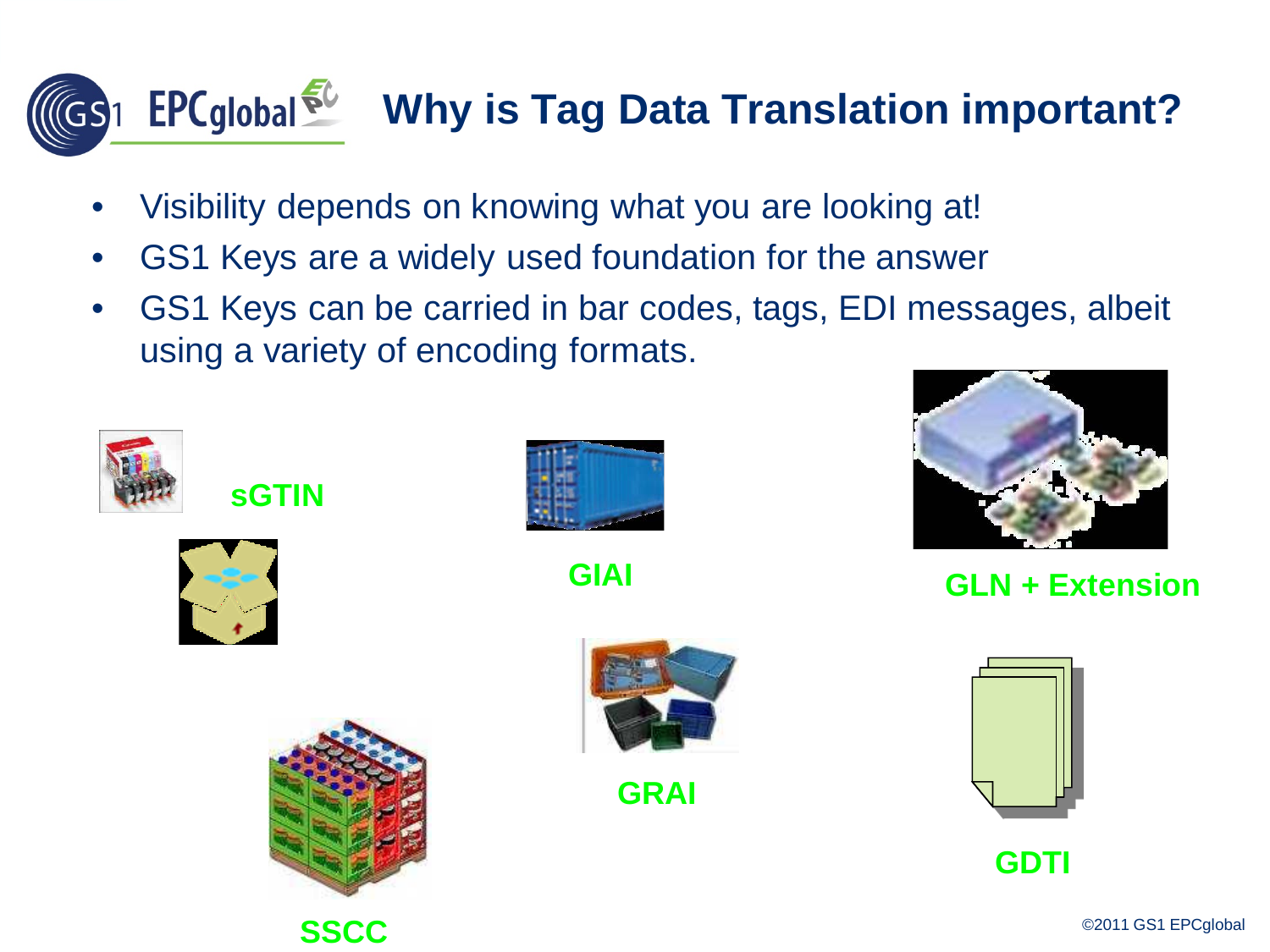

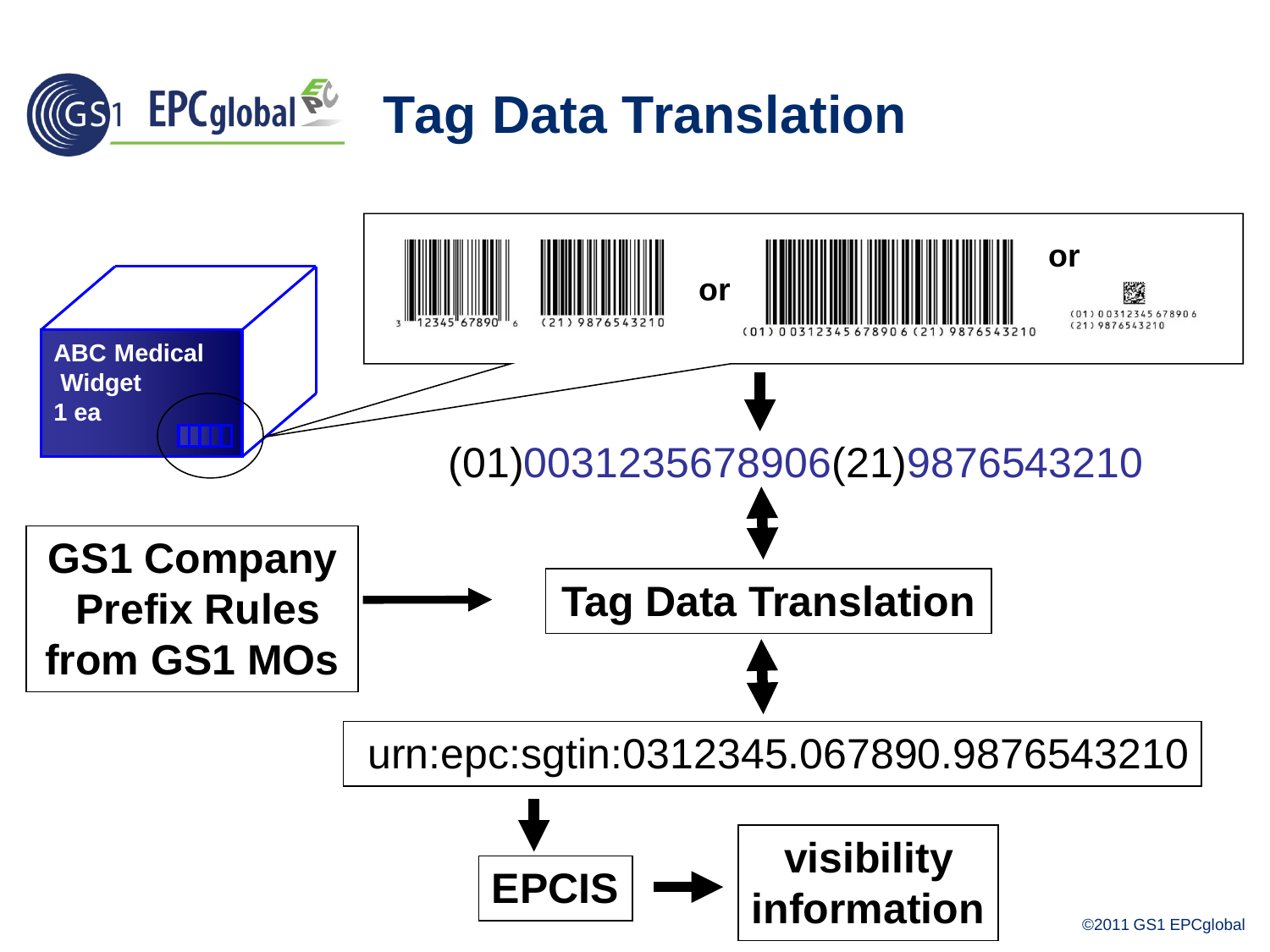



©2011 GS1 EPCglobal